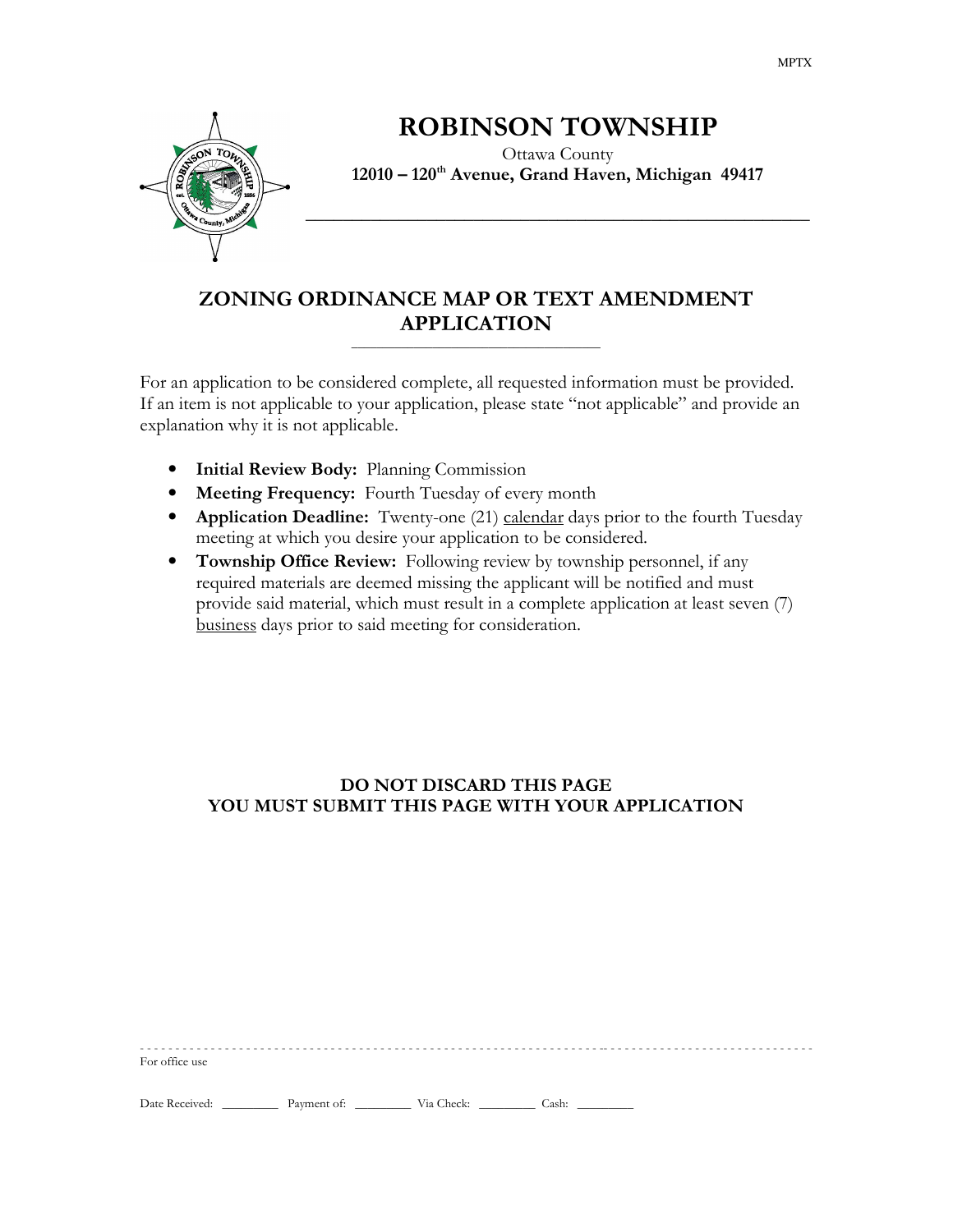

# ROBINSON TOWNSHIP

Ottawa County 12010 – 120<sup>th</sup> Avenue, Grand Haven, Michigan 49417

\_\_\_\_\_\_\_\_\_\_\_\_\_\_\_\_\_\_\_\_\_\_\_\_\_\_\_\_\_\_\_\_\_\_\_\_\_\_\_\_\_\_\_\_\_\_\_\_\_\_\_\_\_\_

#### REQUEST FOR ZONING ORDINANCE AMENDMENT \_\_\_\_\_\_\_\_\_\_\_\_\_\_\_\_\_\_\_\_\_\_\_\_\_\_\_\_\_\_\_\_\_\_\_\_\_\_\_\_

REQUEST FEE: \$350.00 + ESCROW FEE

(Escrow fees cover additional Township expenses. Unused portion of an escrow account is returned to the applicant)

\_\_\_\_ MAP AMENDMENT \_\_\_\_ TEXT AMENDMENT

All petitions for an amendment to the Zoning Ordinance or the Zoning Map shall be in writing, signed, and filed in triplicate with the Township Clerk for presentation to the Planning Commission. Such petitions shall be accompanied by the required fee and shall include the following information.

## SECTION 41.2 - AMENDMENT PETITION PROCEDURE

|                                     | Telephone: Parcel Number: Parcel Number:                                          |
|-------------------------------------|-----------------------------------------------------------------------------------|
|                                     | What is the Petitioner's interest in making this petition?                        |
|                                     | ,我们也不能在这里的人,我们也不能在这里的人,我们也不能在这里的人,我们也不能在这里的人,我们也不能在这里的人,我们也不能在这里的人,我们也不能在这里的人,我们也 |
|                                     |                                                                                   |
|                                     |                                                                                   |
| interest in any land to be rezoned. | List the name, address and interest of every person who has a legal or equitable  |
|                                     |                                                                                   |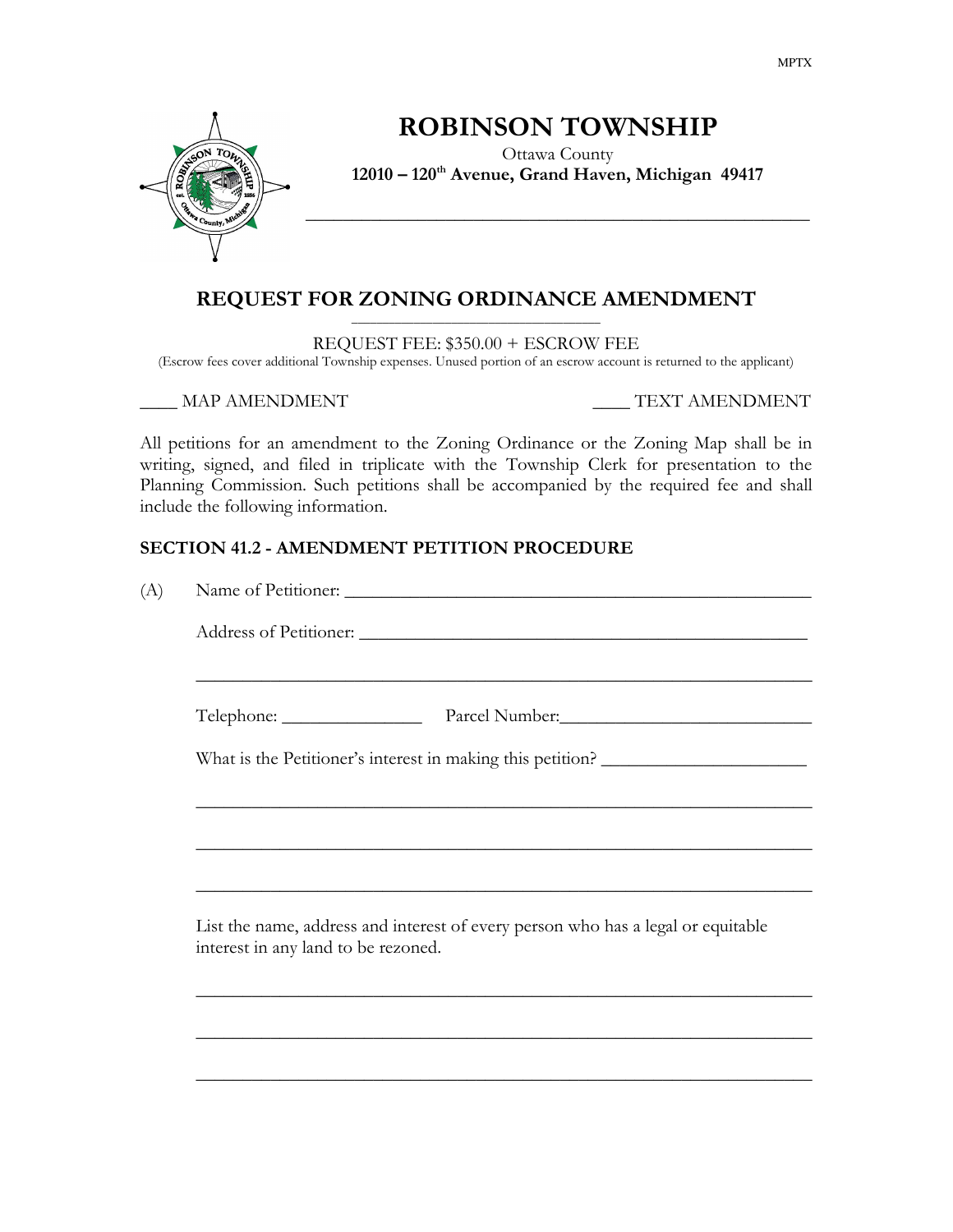|    | What is the proposed zoning of any property requested to be rezoned?                                                                                                                                                                        |  |  |
|----|---------------------------------------------------------------------------------------------------------------------------------------------------------------------------------------------------------------------------------------------|--|--|
|    | If the proposed amendment would require a change in the Zoning Map, attach a<br>fully dimensional map showing:                                                                                                                              |  |  |
| 1. | The land which would be affected by the proposed amendment;                                                                                                                                                                                 |  |  |
| 2. | A legal description of the land proposed for rezoning;                                                                                                                                                                                      |  |  |
| 3. | If the land proposed for rezoning does not include the entire parcel or lot, the<br>land and legal description of the portion of the parcel of the lot which is not<br>proposed for rezoning;                                               |  |  |
| 4. | The present zoning of the land proposed for rezoning;                                                                                                                                                                                       |  |  |
| 5. | The present zoning of all abutting lands; and                                                                                                                                                                                               |  |  |
| 6. | All public and private rights-of-way and easements bounding and intersecting the<br>land proposed for rezoning.                                                                                                                             |  |  |
|    | If the petition is to correct an alleged error in the text of the Zoning Ordinance or in<br>the Zoning Map, provide a detailed explanation of such alleged error and detailed<br>reasons why the proposed amendment will correct the error. |  |  |

(E) State any changed or changing conditions in the area or in the Township that make the proposed amendment reasonably necessary to the promotion of the public health, safety and general welfare.

 $\mathcal{L}=\mathcal{L}=\mathcal{L}=\mathcal{L}=\mathcal{L}=\mathcal{L}=\mathcal{L}=\mathcal{L}=\mathcal{L}=\mathcal{L}=\mathcal{L}=\mathcal{L}=\mathcal{L}=\mathcal{L}=\mathcal{L}=\mathcal{L}=\mathcal{L}=\mathcal{L}=\mathcal{L}=\mathcal{L}=\mathcal{L}=\mathcal{L}=\mathcal{L}=\mathcal{L}=\mathcal{L}=\mathcal{L}=\mathcal{L}=\mathcal{L}=\mathcal{L}=\mathcal{L}=\mathcal{L}=\mathcal{L}=\mathcal{L}=\mathcal{L}=\mathcal{L}=\mathcal{L}=\mathcal{$ 

 $\mathcal{L}=\mathcal{L}=\mathcal{L}=\mathcal{L}=\mathcal{L}=\mathcal{L}=\mathcal{L}=\mathcal{L}=\mathcal{L}=\mathcal{L}=\mathcal{L}=\mathcal{L}=\mathcal{L}=\mathcal{L}=\mathcal{L}=\mathcal{L}=\mathcal{L}=\mathcal{L}=\mathcal{L}=\mathcal{L}=\mathcal{L}=\mathcal{L}=\mathcal{L}=\mathcal{L}=\mathcal{L}=\mathcal{L}=\mathcal{L}=\mathcal{L}=\mathcal{L}=\mathcal{L}=\mathcal{L}=\mathcal{L}=\mathcal{L}=\mathcal{L}=\mathcal{L}=\mathcal{L}=\mathcal{$ 

 $\mathcal{L}=\mathcal{L}=\mathcal{L}=\mathcal{L}=\mathcal{L}=\mathcal{L}=\mathcal{L}=\mathcal{L}=\mathcal{L}=\mathcal{L}=\mathcal{L}=\mathcal{L}=\mathcal{L}=\mathcal{L}=\mathcal{L}=\mathcal{L}=\mathcal{L}=\mathcal{L}=\mathcal{L}=\mathcal{L}=\mathcal{L}=\mathcal{L}=\mathcal{L}=\mathcal{L}=\mathcal{L}=\mathcal{L}=\mathcal{L}=\mathcal{L}=\mathcal{L}=\mathcal{L}=\mathcal{L}=\mathcal{L}=\mathcal{L}=\mathcal{L}=\mathcal{L}=\mathcal{L}=\mathcal{$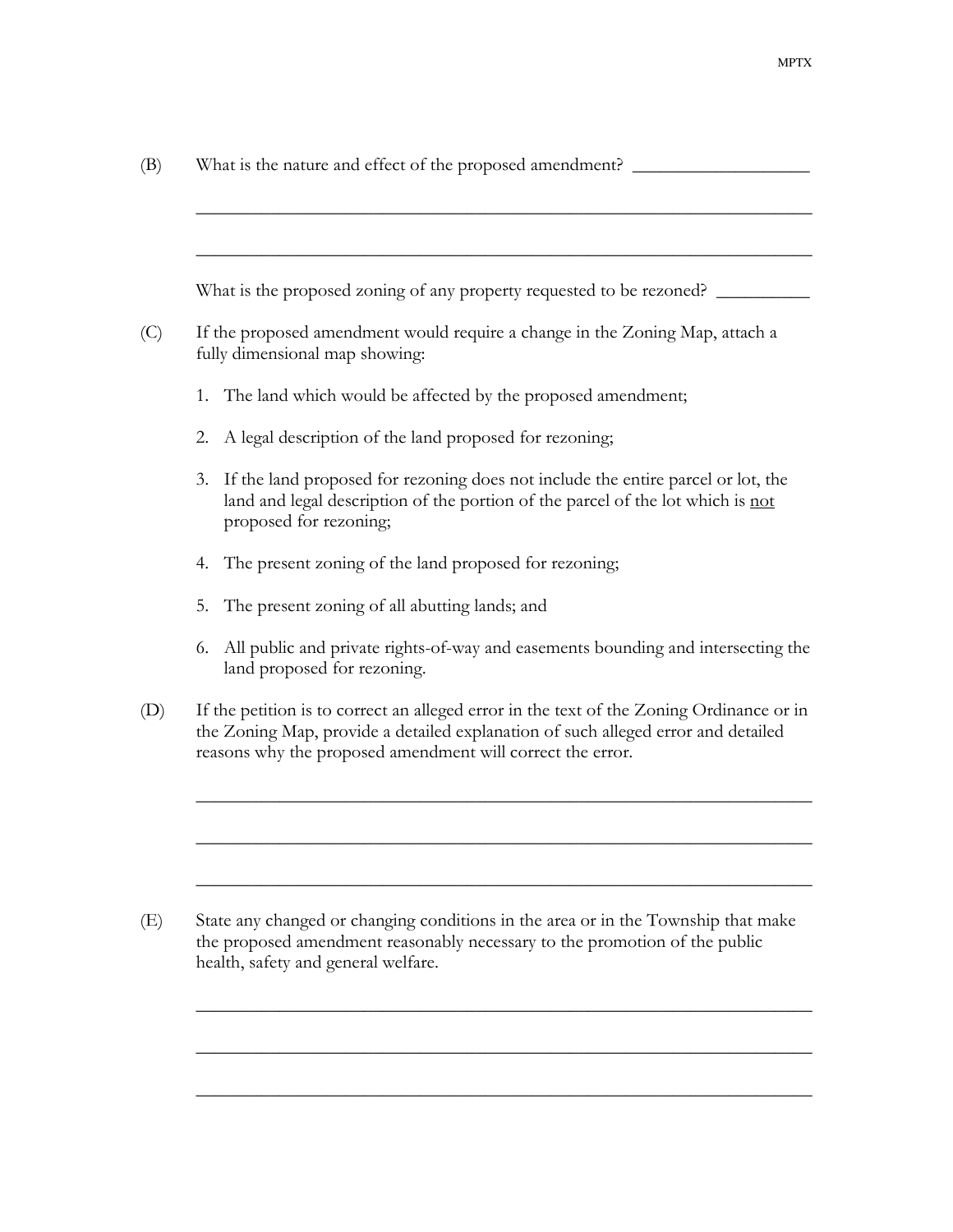(F) Specify all other circumstances, factors and reasons that support the proposed amendment (an advisory petition in favor of the proposed amendment, which petition is attached, is recommended, but not required).

 $\mathcal{L}=\mathcal{L}=\mathcal{L}=\mathcal{L}=\mathcal{L}=\mathcal{L}=\mathcal{L}=\mathcal{L}=\mathcal{L}=\mathcal{L}=\mathcal{L}=\mathcal{L}=\mathcal{L}=\mathcal{L}=\mathcal{L}=\mathcal{L}=\mathcal{L}=\mathcal{L}=\mathcal{L}=\mathcal{L}=\mathcal{L}=\mathcal{L}=\mathcal{L}=\mathcal{L}=\mathcal{L}=\mathcal{L}=\mathcal{L}=\mathcal{L}=\mathcal{L}=\mathcal{L}=\mathcal{L}=\mathcal{L}=\mathcal{L}=\mathcal{L}=\mathcal{L}=\mathcal{L}=\mathcal{$ 

 $\mathcal{L}=\mathcal{L}=\mathcal{L}=\mathcal{L}=\mathcal{L}=\mathcal{L}=\mathcal{L}=\mathcal{L}=\mathcal{L}=\mathcal{L}=\mathcal{L}=\mathcal{L}=\mathcal{L}=\mathcal{L}=\mathcal{L}=\mathcal{L}=\mathcal{L}=\mathcal{L}=\mathcal{L}=\mathcal{L}=\mathcal{L}=\mathcal{L}=\mathcal{L}=\mathcal{L}=\mathcal{L}=\mathcal{L}=\mathcal{L}=\mathcal{L}=\mathcal{L}=\mathcal{L}=\mathcal{L}=\mathcal{L}=\mathcal{L}=\mathcal{L}=\mathcal{L}=\mathcal{L}=\mathcal{$ 

 $\mathcal{L}=\mathcal{L}=\mathcal{L}=\mathcal{L}=\mathcal{L}=\mathcal{L}=\mathcal{L}=\mathcal{L}=\mathcal{L}=\mathcal{L}=\mathcal{L}=\mathcal{L}=\mathcal{L}=\mathcal{L}=\mathcal{L}=\mathcal{L}=\mathcal{L}=\mathcal{L}=\mathcal{L}=\mathcal{L}=\mathcal{L}=\mathcal{L}=\mathcal{L}=\mathcal{L}=\mathcal{L}=\mathcal{L}=\mathcal{L}=\mathcal{L}=\mathcal{L}=\mathcal{L}=\mathcal{L}=\mathcal{L}=\mathcal{L}=\mathcal{L}=\mathcal{L}=\mathcal{L}=\mathcal{$ 

#### ADDITIONAL INFORMATION

(1) Please provide proof of ownership. If ownership is pending a purchase agreement that is conditional to the Zoning Amendment request, please provide proof of said agreement.

\_\_\_\_\_\_\_\_\_\_\_\_\_\_\_\_\_\_\_\_\_\_\_\_\_\_\_\_\_\_ \_\_\_\_\_\_\_\_\_\_\_\_\_\_\_\_\_\_\_\_\_\_\_\_\_\_\_\_\_\_

Signature of Petitioner Signature of Petitioner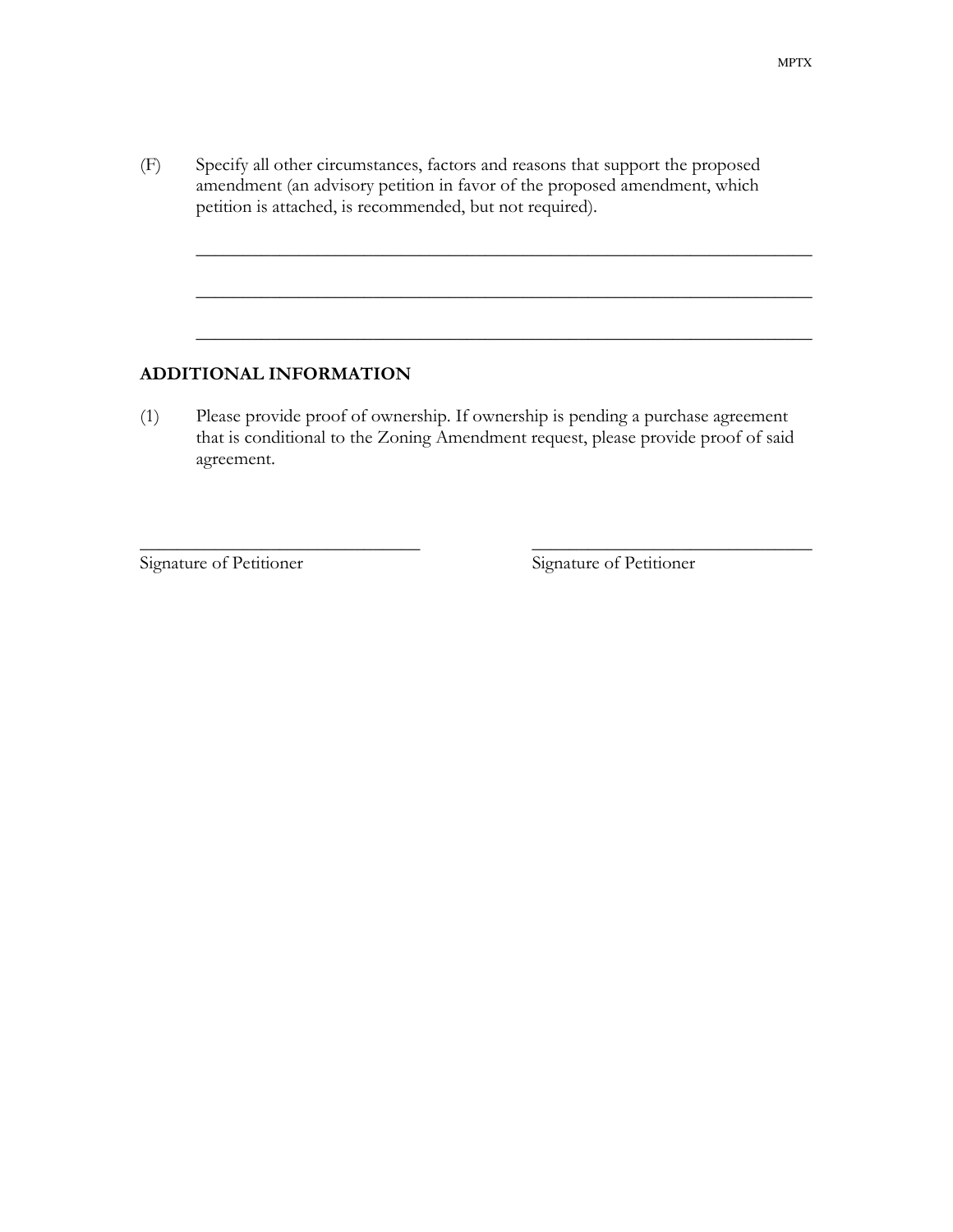## **ADVISORY PETITION**

| This advisory petition is submitted in support of a Request for Zoning Ordinance<br>Amendment pertaining to the Robinson Township Zoning Ordinance and dated |                |                                                                                                                                                                                      |             |  |  |
|--------------------------------------------------------------------------------------------------------------------------------------------------------------|----------------|--------------------------------------------------------------------------------------------------------------------------------------------------------------------------------------|-------------|--|--|
|                                                                                                                                                              |                | The nature of the requested amendment is as follows: ____________________________                                                                                                    |             |  |  |
|                                                                                                                                                              |                |                                                                                                                                                                                      |             |  |  |
|                                                                                                                                                              |                |                                                                                                                                                                                      |             |  |  |
|                                                                                                                                                              |                |                                                                                                                                                                                      |             |  |  |
|                                                                                                                                                              |                |                                                                                                                                                                                      |             |  |  |
|                                                                                                                                                              |                | The following individuals, who either own property in or reside in Robinson Township or in<br>a directly abutting local unit of government, are in favor of the requested amendment. |             |  |  |
| <b>NAME</b>                                                                                                                                                  | <b>ADDRESS</b> | <b>SIGNATURE</b>                                                                                                                                                                     | <u>DATE</u> |  |  |
|                                                                                                                                                              |                |                                                                                                                                                                                      |             |  |  |
|                                                                                                                                                              |                |                                                                                                                                                                                      |             |  |  |
|                                                                                                                                                              |                |                                                                                                                                                                                      |             |  |  |
|                                                                                                                                                              |                |                                                                                                                                                                                      |             |  |  |
|                                                                                                                                                              |                |                                                                                                                                                                                      |             |  |  |
|                                                                                                                                                              |                |                                                                                                                                                                                      |             |  |  |
|                                                                                                                                                              |                |                                                                                                                                                                                      |             |  |  |
|                                                                                                                                                              |                |                                                                                                                                                                                      |             |  |  |
|                                                                                                                                                              |                |                                                                                                                                                                                      |             |  |  |
|                                                                                                                                                              |                |                                                                                                                                                                                      |             |  |  |
|                                                                                                                                                              |                |                                                                                                                                                                                      |             |  |  |
|                                                                                                                                                              |                |                                                                                                                                                                                      |             |  |  |
|                                                                                                                                                              |                |                                                                                                                                                                                      |             |  |  |
|                                                                                                                                                              |                |                                                                                                                                                                                      |             |  |  |